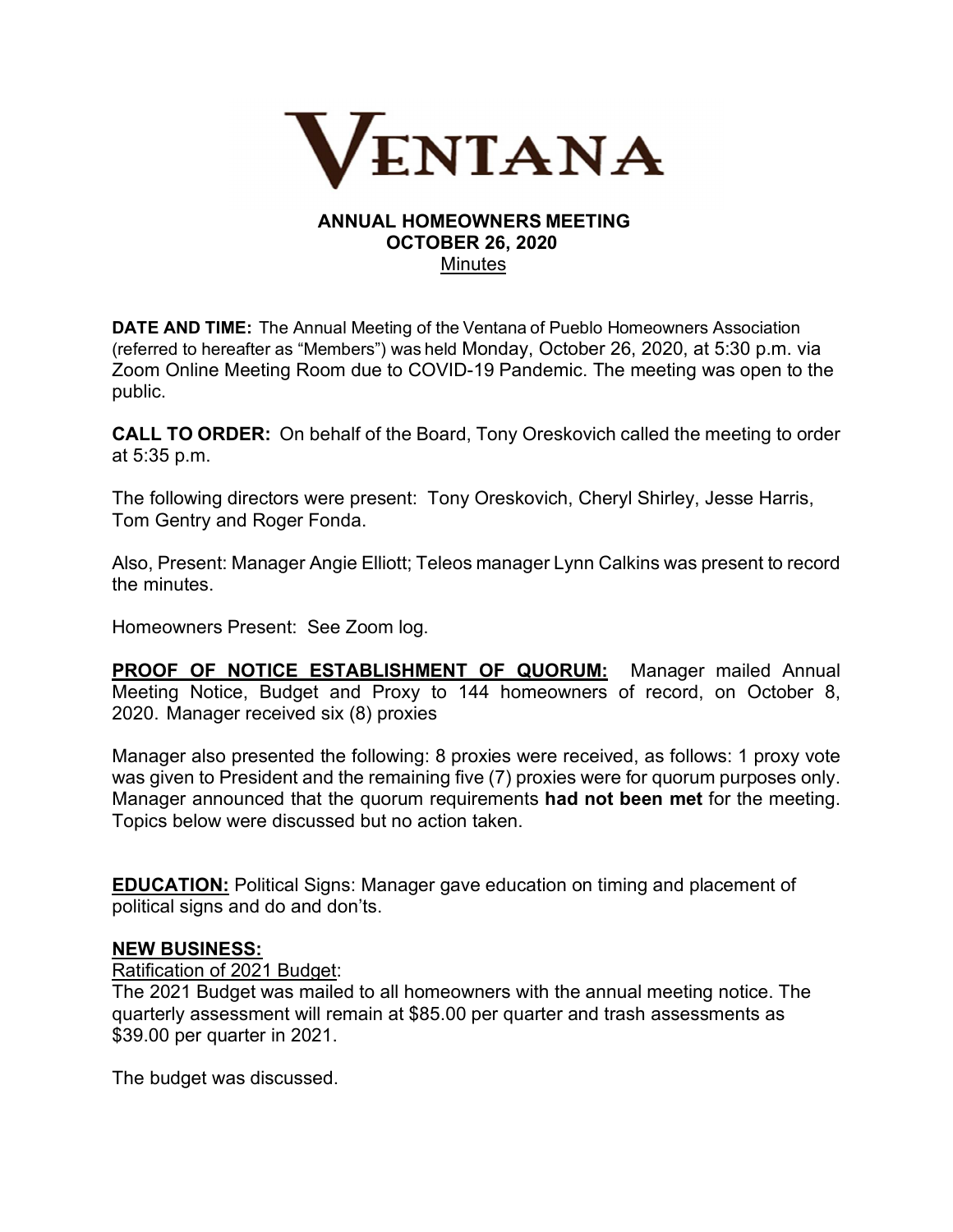The Special Assessment collection was discussed and there were only 4 homeowners that are outstanding.

Manager will hold a site inspection with the Board to walk the outside stucco wall with Tom Ware with TW Stucco to go over repairs and cost. Manager will call TW stucco and set up a couple of times that he is available for the walk and report back to the board.

The operating account has a substantial amount of funds needs to be moved to reserves. Manager will send the balance sheet to the Board in December and subject to the amount, half of the funds will be moved to the reserves.

Following discussion, and upon motion duly made by Director Oreskovich, seconded by Director Fonda and upon unanimous vote, moving half of the operating funds to the reserves account in December was unanimously approved because the quorum was met with the Board of Directors in attendance.

#### **RESIDENTS FORUM:**

Director Oreskovich discussed the Neighborhood cleanup. The clean up this year had a good turnout. Celeste Oreskovich did good job with organizing this and the Board wishes to thank her again for doing that.

Director Oreskovich stated there were concerns from homeowners about barbwire that is on Bandara entrance wall. He stated when the lots are mowed, there are not mowing by the barbwire so weeds are remaining on the stucco wall. Director Fonda will contact the owner of the lots about removing the barbed wire.

The tree damaged along Bandara has an insurance claim filed. Manager will work through the claim with the insurance company so that damages can be accessed.

Director Fonda gave an update about the street lights. One street light in the round-aabout still is out. A crew from Black Hills went out to figure out the damages which looks like a wire has been cut. Director Fonda is still working with Black Hills Energy to find a fix to the problem.

#### **Continuation of the Annual Homeowners Meeting:**

There will a continuation of the scheduled Annual Meeting in January due to lack of a quorum.

Upon motion made by Director Oreskovich, seconded by Director Shirley, and upon unanimous vote, the Annual Homeowners meeting will be continued on January 13, 2021 at 6:00 PM and an eblast will be sent to homeowners.

# **CONTINUATION/ADJOURNMENT:**